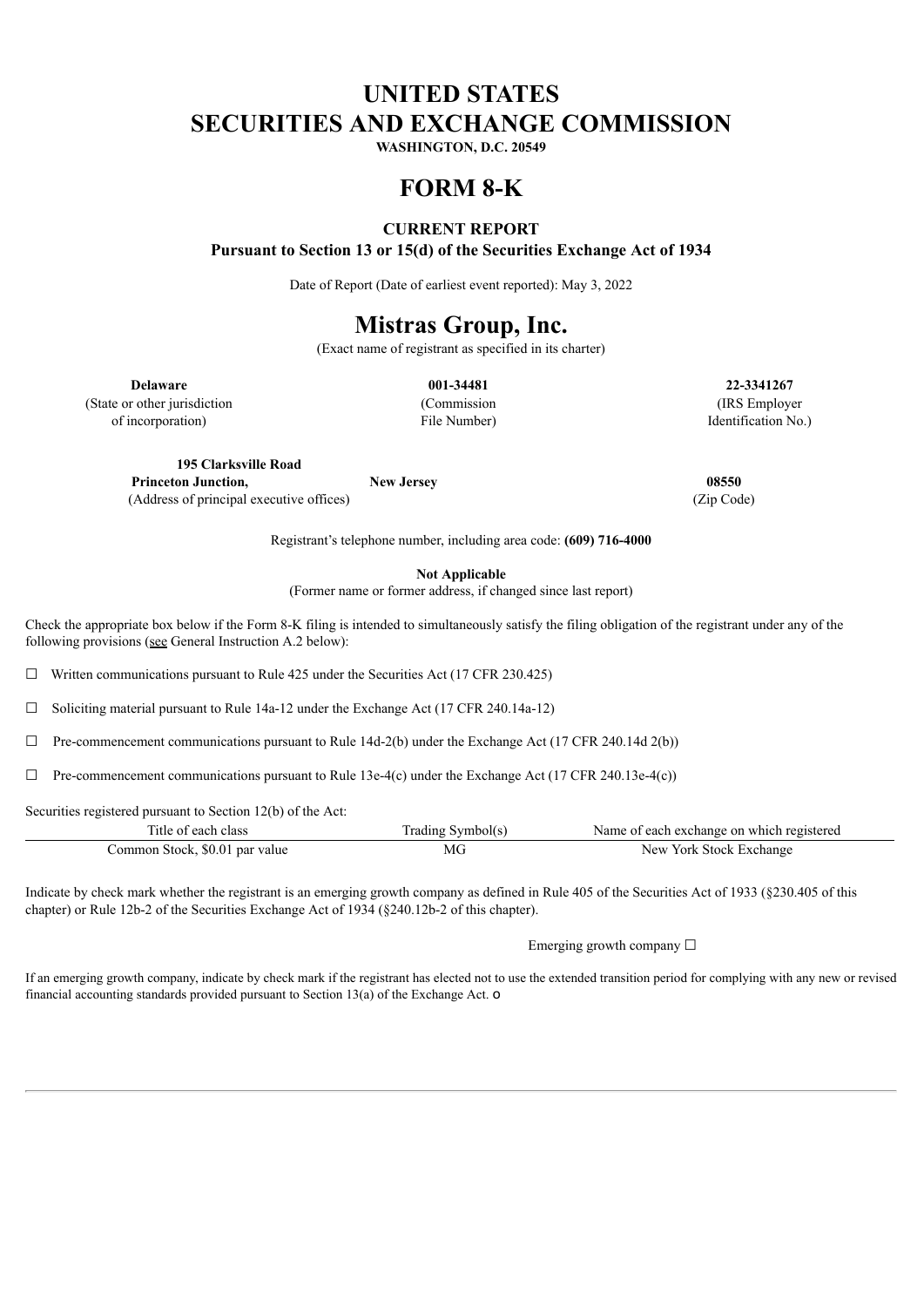#### **Item 2.02. Results of Operations and Financial Condition**

On May 3, 2022, Mistras Group, Inc. (the "Company," "we," "us" and "our") issued a press release announcing the financial results for our first quarter of 2022, which ended March 31, 2022. A copy of the press release is attached as Exhibit 99.1 to this report.

#### *Disclosure of Non-GAAP Financial Measures*

In the press release attached, the Company uses the terms "Adjusted EBITDA", "free cash flow" and "net debt", which are not measures of financial performance under U.S. generally accepted accounting principles ("GAAP"). Also, in the tables to the press release, the non-GAAP financial measures "Segment and Total Company Income (Loss) before Special Items" (which includes operating income before special items) and are presented and reconciled to financial measures under GAAP within the table "Segment and Total Company Income from Operations (GAAP) to Income (Loss) from Operations before Special Items (Non-GAAP)" and the non-GAAP financial measure "Diluted EPS excluding Special Items", are presented and reconciled to financial measure under GAAP within the table "Net Income (Loss) (GAAP) and Diluted EPS (GAAP) to Net Income (Loss) Excluding Special Items (non-GAAP) and Diluted EPS Excluding Special Items (non-GAAP)". Information about these non-GAAP measures are included in the press release.

Our management uses these non-GAAP measurements as a measure of operating performance and liquidity to assist in comparing performance from period to period on a consistent basis, as a measure for planning and forecasting overall expectations and for evaluating actual results against such expectations. Adjusted EBITDA and free cash flow are also performance evaluation metrics used to determine incentive compensation for executive officers.

We believe that investors and other users of the financial statements benefit from the presentation of these non-GAAP measurements because they provide additional metrics to compare the Company's operating performance and liquidity on a consistent basis and measure underlying trends and results of the Company's business. Adjusted EBITDA and operating income before special items assist in evaluating our operating performance because they remove the impact of certain items that management believes do not directly reflect our core operations. For instance, Adjusted EBITDA generally excludes interest expense, taxes and depreciation and amortization, each of which can vary substantially from company to company depending upon accounting methods and the book value and age of assets, capital structure, capital investment cycles and the method by which assets were acquired. It also eliminates stock-based compensation, which is a non-cash expense and is excluded by management when evaluating the underlying performance of our business operations.

Our management uses free cash flow when evaluating the performance of our business operations. This measurement also takes into account cash used to purchase fixed assets needed for business operations which are not expensed. We believe this measurement provides an additional tool to compare cash generated by our operations on a consistent basis and measure underlying trends and results in our business.

While Adjusted EBITDA and free cash flow are terms and financial measurements commonly used by investors and securities analysts, they have limitations. As non-GAAP measurements, Adjusted EBITDA and free cash flows have no standard meaning and, therefore, may not be comparable with similar measurements for other companies. Similarly, segment and total company income before special items and diluted EPS excluding special items has no standard meaning and may not be comparable to measurements for other companies. Adjusted EBITDA and free cash flow are generally limited as analytical tools because they exclude charges and expenses we do incur as part of our operations as well as cash uses which are included in a GAAP cash flow statement. In addition, free cash flow does not represent residual cash flow available for discretionary expenditures since items such as debt repayments are not deducted in determining such measurement.

None of these non-GAAP financial measurements should be considered in isolation or as a substitute for analyzing our results as reported under U.S. generally accepted accounting principles.

#### **Item 9.01. Financial Statement and Exhibits**

(d) Exhibits

[99.1](#page-3-0) Press release issued by [Mistras](#page-3-0) Group, Inc. on May 3, 2022

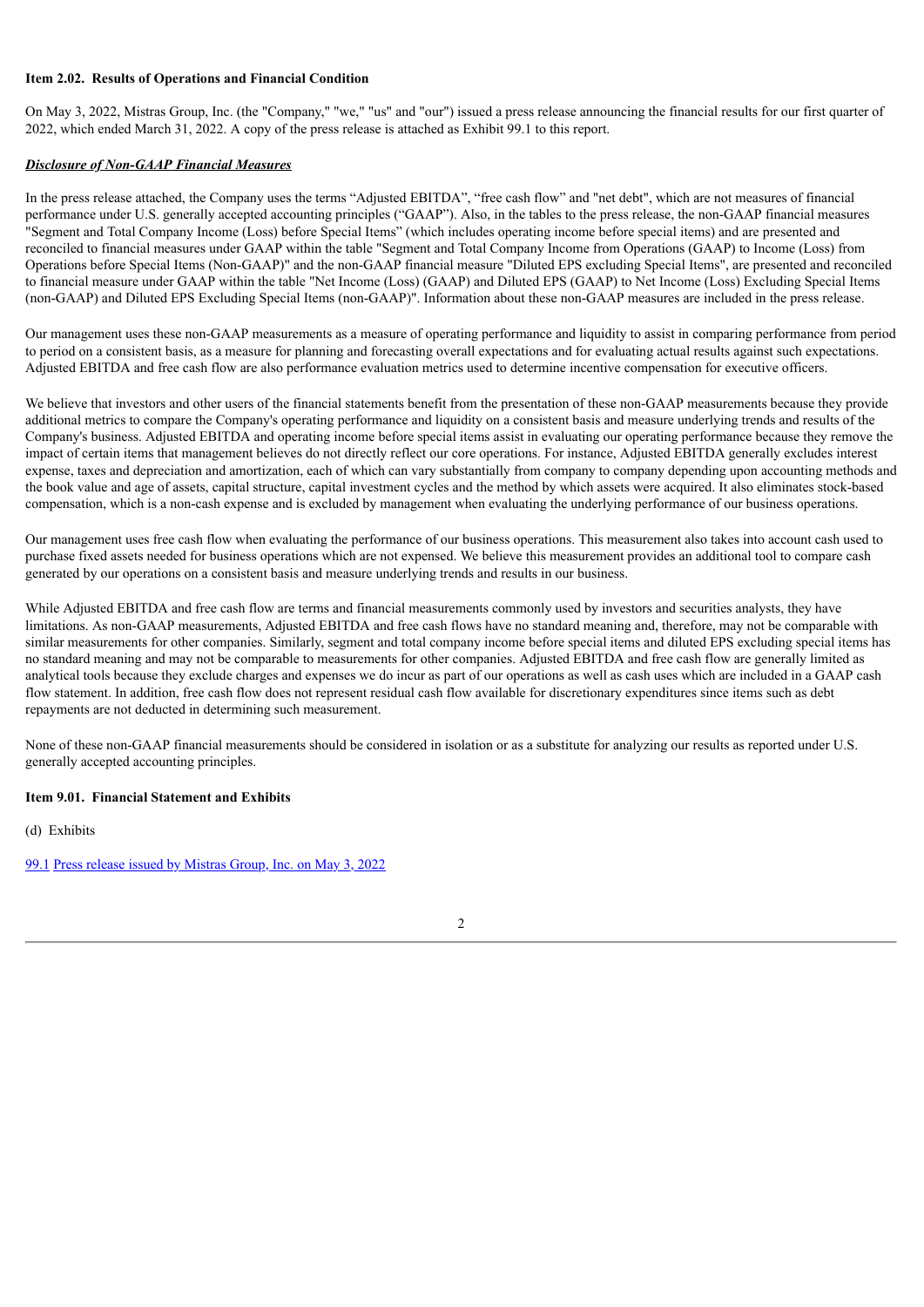#### SIGNATURE

Pursuant to the requirements of the Securities Exchange Act of 1934, the registrant has duly caused this report to be signed on its behalf by the undersigned hereunto duly authorized.

### MISTRAS GROUP, INC.

Date: May 3, 2022 By: /s/ Edward J. Prajzner

Name: Edward J. Prajzner Title: Executive Vice President, Chief Financial Officer and Treasurer

**Exhibit No. Description**

[99.1](#page-3-0) Press release issued by [Mistras](#page-3-0) Group, Inc. on May 3, 2022

3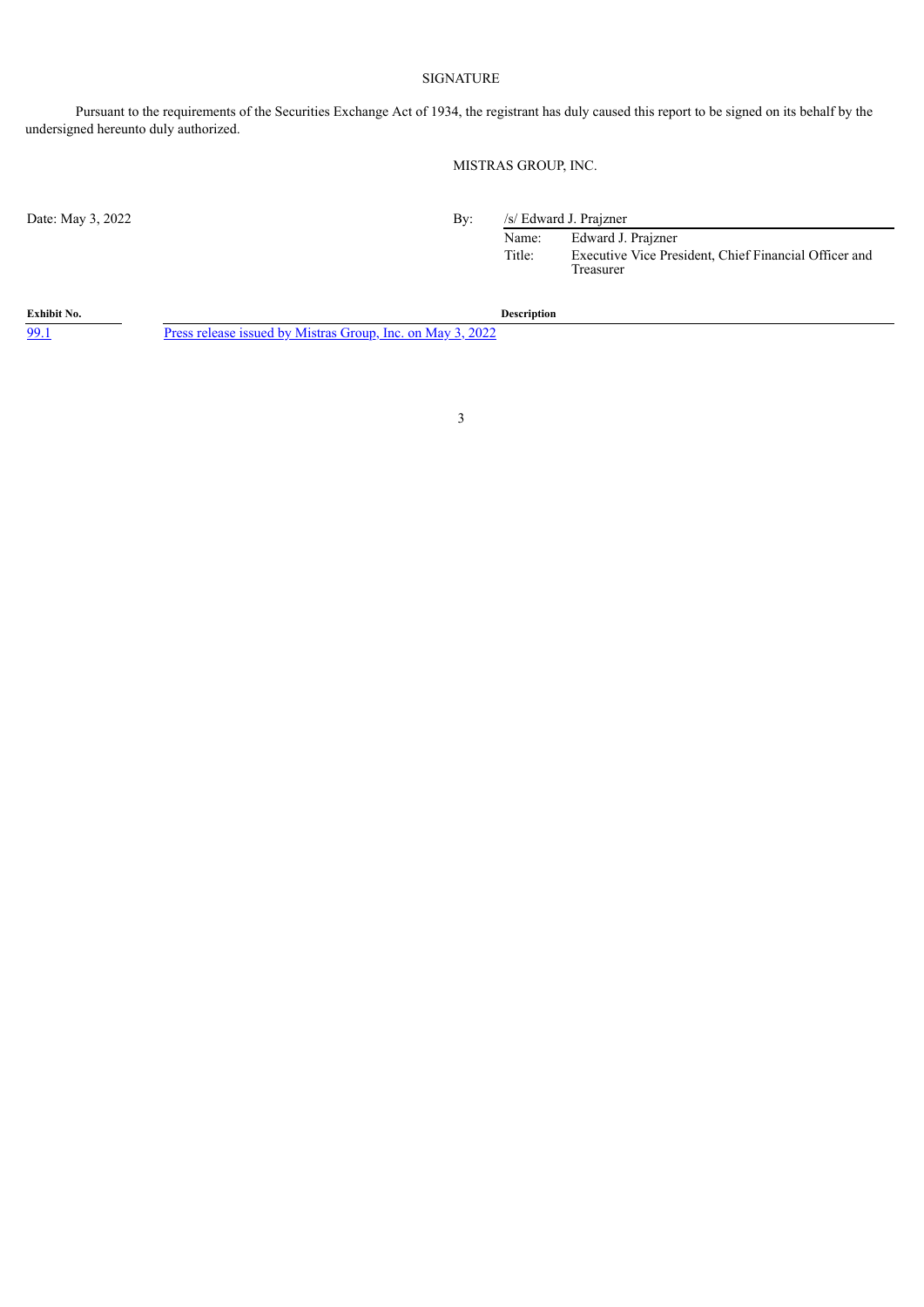

<span id="page-3-0"></span>

## **MISTRAS Announces First Quarter 2022 Results**

*Continuing Top-Line Growth, Lowered Cost of Capital and Expanded Data Solutions of erings*

*Organic revenue growth of 5.2%*

*Interest expense reduction of \$1.3 million or 39.7%*

*Continued expansion of OneSuite™ (Data Solutions), Sensoria™ (Wind) and Private Space capabilities*

PRINCETON JUNCTION, N.J., May 3, 2022 (GLOBE NEWSWIRE) - MISTRAS Group, Inc. (MG: NYSE), a leading "one source" multinational provider of integrated technology-enabled asset protection solutions, reported financial results for its first quarter of 2022.

### **Highlights of the First Quarter 2022\***

- **Revenue of \$161.7 million, an increase of 5.2% of organic growth**
- **SG&A expenses of \$42.0 million, down 1.7% sequentially**
- **Net loss of \$5.4 million**
- **• Adjusted EBITDA of \$5.5 million**
- **Gross debt of \$208.8 million and Net debt of \$188.9 million**

*\* All comparisons are consolidated and versus the equivalent prior year period, unless otherwise noted.*

First quarter 2022 revenue growth of 5.2% came in at the high end of the range anticipated by the Company during its fourth quarter outlook commentary. First quarter 2022 gross profit was essentially flat with the year ago period, although gross profit margin was down slightly, primarily due to higher healthcare costs and certain one-time costs in the current year, and the end of wage subsidies that had been received in the prior year period. Gross profit margin is expected to expand significantly over the remainder of the year, due to anticipated volume growth and improved sales mix. Selling, general and administrative expenses in the first quarter of 2022 were \$42.0 million, up from \$39.6 million in the first quarter of 2021, due primarily to the reversal of remaining COVID-19 temporary cost reductions in August 2021, which had been initially implemented in 2020. Selling, general and administrative expenses were down 1.7% sequentially from the fourth quarter of 2021 and remain essentially flat with the pre-pandemic period in the first quarter of 2019.

Chief Executive Officer Dennis Bertolotti commented, "This was our seventh consecutive quarter of revenue growth as we continue to make significant progress in markets that have not fully recovered from the pandemic. We exceeded our revenue expectation for the first quarter, despite a slow start in Downstream in an otherwise relatively strong Spring turnaround season.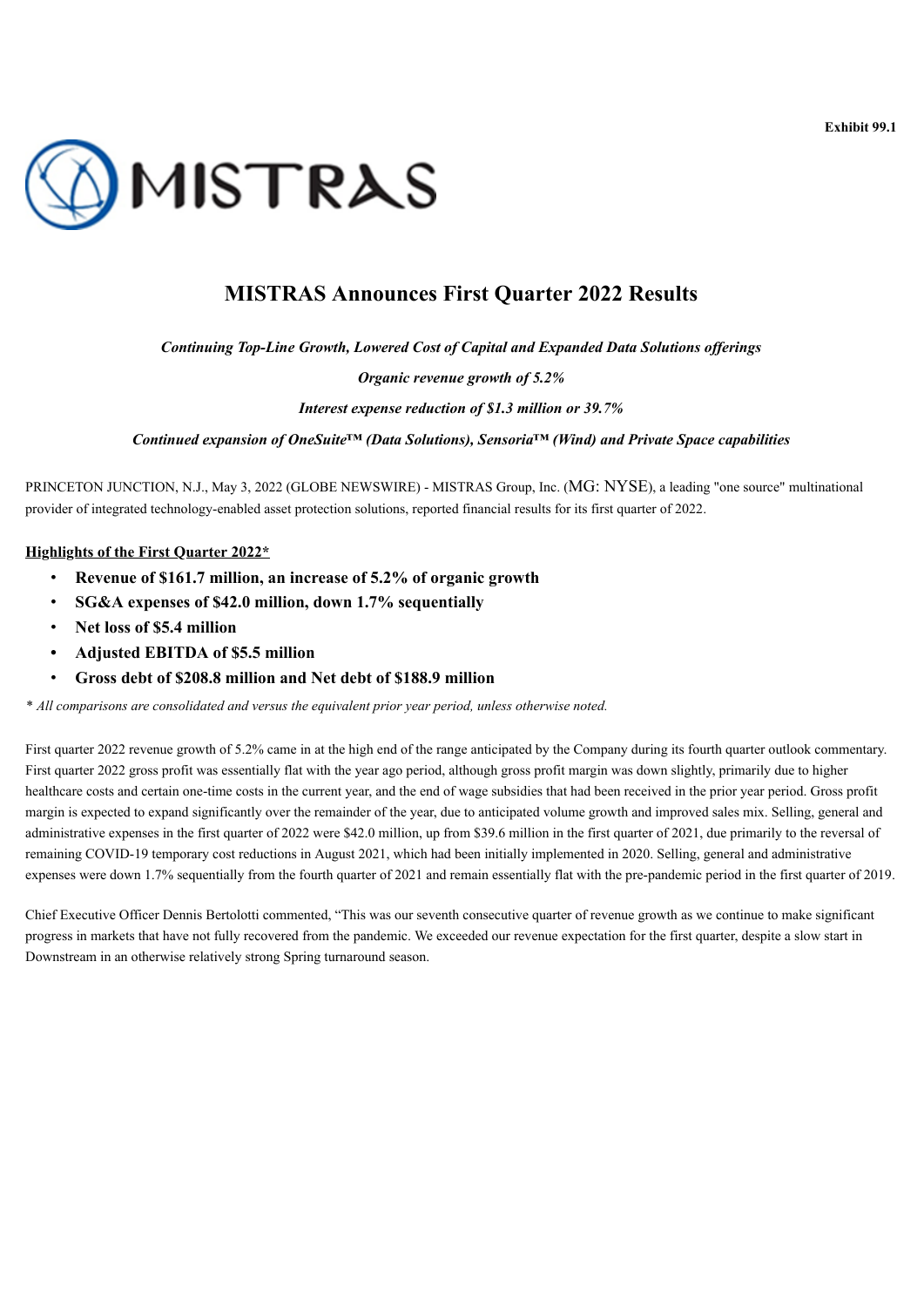Both our Services segment and International segment had revenue increases of almost 7% in local currencies. Our bottom-line performance was as anticipated for the first quarter, in what is typically the lowest seasonal period of the year.

The Company's expectations for full year financial performance are discussed later in the release.

Mr. Bertolotti additionally commented on the Company's progress noting, "Our recently launched data solutions offerings are continuing to evolve. Our MISTRAS OneSuite™ software ecosystem provides customers with a single-access portal for cross-functional data activities and includes access to over 85 integrated applications, all on one centralized, inter-connected and secured platform. We implemented OneSuite at 36 separate installations, spanning 110 unique customer sites with over 800 individual subscriptions in 2021. We anticipate further expansion of OneSuite utilization throughout 2022, with revenue doubling in this second full year for OneSuite. It is important to note that in addition to winning over new customers, OneSuite is also currently leveraging enhanced functionality of its applications, firmly within our core Oil and Gas customers. The software will differentiate us in three distinct ways: 1) customer retention – we will become an even stickier component of our customers daily activities, as they move further with our over 85 unique applications, 2) unlocking unique insights and direct benefits, we will create value for our customers from our applications, which they cannot achieve with other vendors, and 3) monetizing of the overall digital platform through greater use of the underlying applications (and the related licensing fees), as customers increasingly integrate our applications and seek our analysis of their data. We will leverage our applications and automate analyses where possible, but our Subject Matter Experts (who make the most of the data generated for the benefit of our customers on a daily basis) will remain a pivotal piece of the value-added stream."

Mr. Bertolotti further continued, "I am also very pleased with the ongoing development and expansion of our Sensoria™ Wind Blade Monitoring and Sensoria Insights Web Portal, which provides real-time detection and visualization of wind turbine blade damage, utilizing our recently patented wind turbine blade monitoring systems. We added nearly 40 wind turbines to our platform in the first quarter of 2022, which comprised the entire site for one customer. We also added additional data analysts to our team, to enhance our capability to actively monitor and finalize the automation of Sensoria monitoring. We continue to demonstrate the capabilities of Sensoria to a number of customers, across various OEM hardware systems of varying megawatt capacity. I am proud of our team and the progress we have made in a relatively short time, as our initial Sensoria installation was only in June of 2020, as the early pilots and demos are now scaling up to full commercialization.

Both OneSuite and Sensoria represent an evolution in asset protection, which MISTRAS is uniquely qualified to leverage our proven capabilities and expertise such as acoustic emission monitoring, while innovating to meet the needs of the changing global landscape. These newer, data-centric capabilities favorably complement our more established MISTRAS Digital® tool - a mobile, cloud-based field inspection, execution, and reporting platform, which digitalizes the field inspection process via a powerful, end-to-end workflow solution. All of these inter-related data solutions combine together, to create a robust, predictive analytical platform, delivering an enhanced return on investment ("ROI") for our core and emerging customers. I am very excited about our prospects for growth in these new areas of opportunity in 2022 and beyond."

Mr. Bertolotti concluded with, "I continue to be very encouraged about the strengthening market conditions in the Aerospace and Defense industry. We are hearing more optimism from metal suppliers that they expect to be sending us significant volumes of material for testing in the second half of 2022 for our Aerospace customers. In addition, I am also very excited to announce that we will be expanding our complimentary capabilities in the Aerospace and Defense market, including the private space sector. Supply chain issues are challenging our customers' logistics, and we are responding by building more extensive capabilities to better serve these supply chain issues. One example of this is our facility in Georgia, where in partnership with a customer, we are installing machining capability, taking on additional adjacent operations and emulating what we achieved in the past for Safran at our facility in Le Creusot, France. Solving customers' ever evolving needs is an area where MISTRAS continues to demonstrate operational excellence and value-added performance."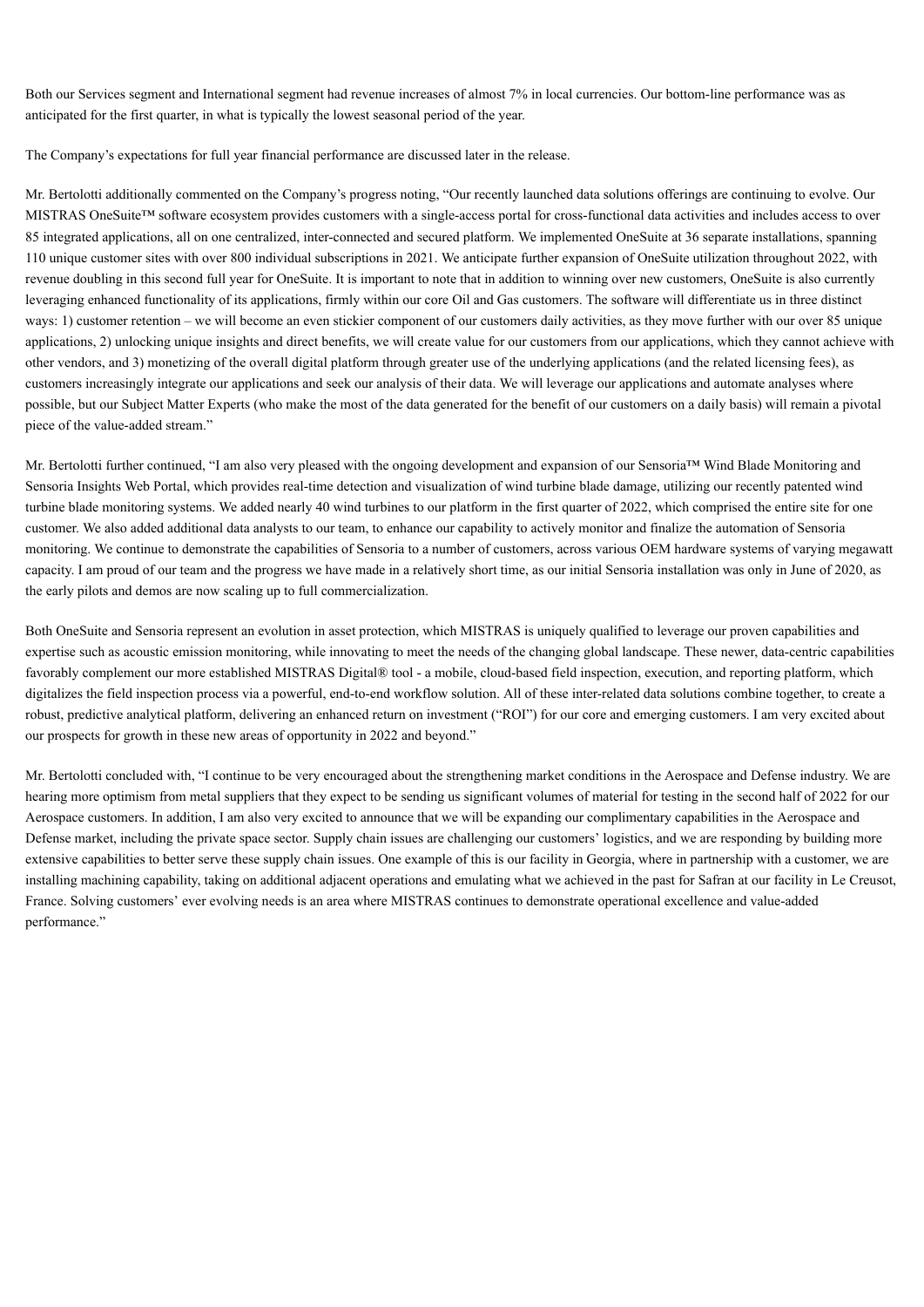Performance by certain Segments:

**Services** segment first quarter revenue was \$132.9 million, up 7.0% from \$124.3 million in the prior year quarter. Revenues continue to reflect recovery in the Energy markets. For the first quarter, gross profit was \$30.5 million, compared to \$31.1 million in the prior year. Gross profit margin was 23.0% for the first quarter of 2022, compared to 25.0% in the first quarter of 2022. This decrease of 200 basis points was due to primarily to higher healthcare costs in the US and certain one-time costs in the current year, and the end of wage subsidies received in Canada which had been received in the prior year period.

**International** segment first quarter revenues were \$28.1 million, up 1.8% from \$27.6 million in the prior year quarter but up 7.5% in local currencies before foreign currency translation, which represents organic growth; in part, due to increased opportunities in a recovering aerospace market. International segment first quarter gross profit margin was 29.1%, compared to 27.6% in the prior year, a 150-basis point improvement attributable to a favorable sales mix.

The Company generated a net loss of \$5.4 million in the first quarter of 2022, consistent with the net loss of \$5.4 million in the prior year. Adjusted EBITDA was \$5.5 million in the first quarter of 2022 compared to \$7.0 million in the prior year.

#### **Cash Flow and Balance Sheet**

The Company's net cash from operating activities was negative \$5.4 million for the first quarter of 2022, compared to \$3.1 million in prior year. Free cash flow was negative \$8.6 million for the first quarter of 2022, compared to negative \$1.2 million in the prior year. The Company did build up significant net working capital during the first quarter of 2022, particularly extended days sales outstanding which resulted in an increase in accounts receivable, but it does expect to generate significant cash flow throughout the remainder of 2022. The first quarter is typically the lowest seasonal period of the year.

The Company's net debt (total debt less cash and cash equivalents) was \$188.9 million as of March 31, 2022, compared to \$178.5 million as of December 31, 2021. Gross debt increased by \$6.2 million during the quarter ended March 31, 2022, from \$202.6 million at the end of 2021 to \$208.8 million as of March 31, 2022.

#### **Outlook**

The Company's business has been recovering from the low level of demand experienced in the second quarter of 2020, when the effect of COVID-19 peaked. Energy prices and demand have improved from that time, the Company's end markets are rebounding to pre-pandemic levels. The Company's second largest market Aerospace and Defense, particularly the commercial sector, had been lagging other end market recoveries, although an accelerated improvement is anticipated in commercial Aerospace in the second half of 2022. Accordingly, for the full year 2022, the Company expects to grow revenue to between \$695 and \$715 million, which should generate Adjusted EBITDA between \$65 to \$69 million. The Company's free cash flow is expected to be between \$27 to \$30 million. Given strong energy markets, improving commercial aerospace demand, robust industrial manufacturing and rapidly developing Data Solutions, the Company is confident in achieving its outlook projections.

#### **Conference Call**

In connection with this release MISTRAS will hold a conference call on May 4, 2022, at 9:00 a.m. (Eastern). The webcast can be accessed on MISTRAS' Website, www.mistrasgroup.com. Individuals in the U.S. wishing to participate in the conference call by phone may dial 1-844-832-7227 and use confirmation code 4135548 when prompted. The International dial-in number is 1-224-633-1529. Those who wish to listen to the call later can access an archived copy of the conference call at the MISTRAS Website.

**About MISTRAS Group, Inc. - One Source for Asset Protection Solutions®**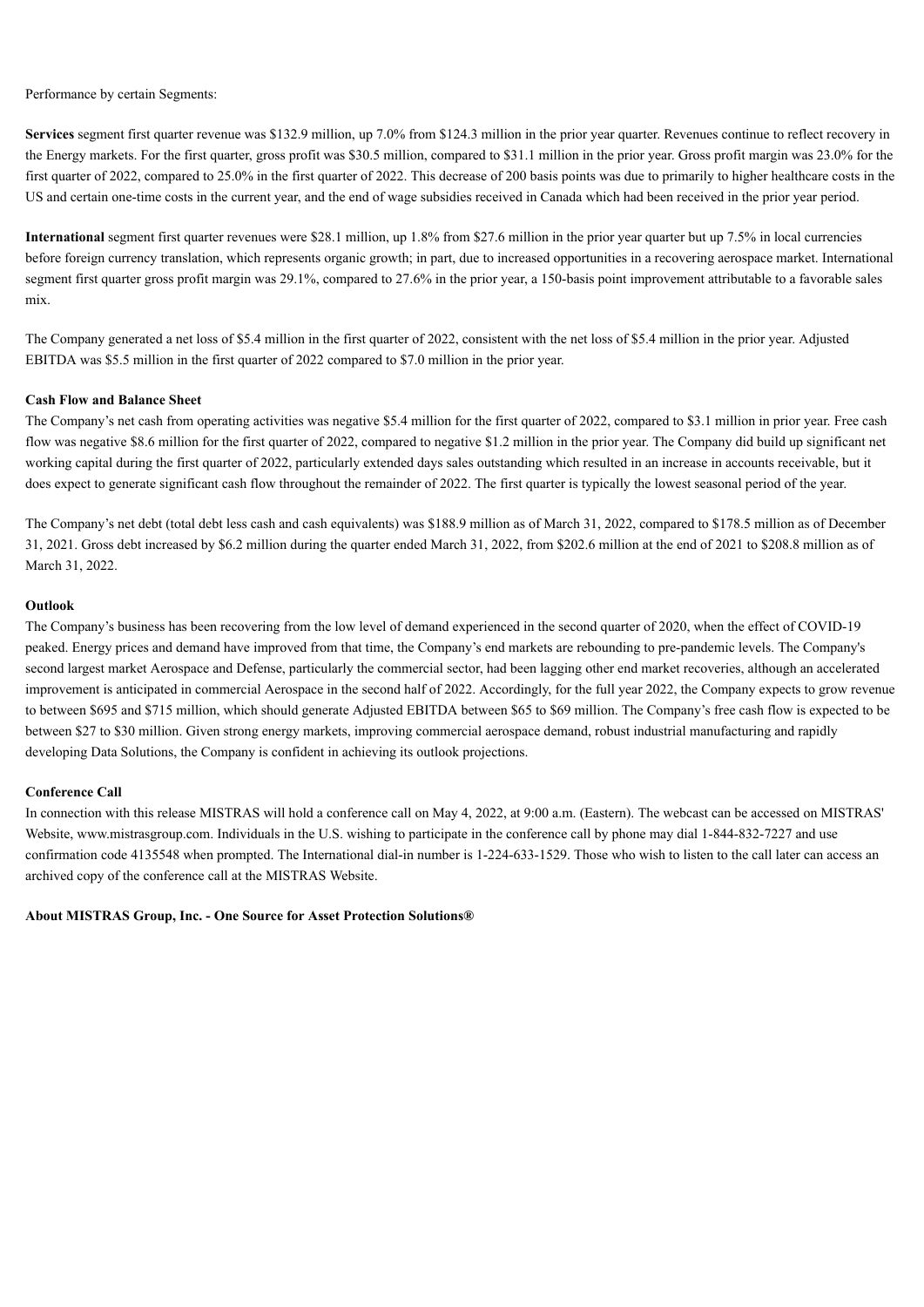MISTRAS Group, Inc. (NYSE: MG) is a leading "one source" multinational provider of integrated technology-enabled asset protection solutions, helping to maximize the safety and operational uptime for civilization's most critical industrial and civil assets.

Backed by an innovative, data-driven asset protection portfolio, proprietary technologies, and decades-long legacy of industry leadership, MISTRAS leads clients in the oil and gas, aerospace and defense, power generation, civil infrastructure, and manufacturing industries towards achieving and maintaining operational excellence. By supporting these organizations that help fuel our vehicles and power our society; inspecting components that are trusted for commercial, defense, and space craft; and building real-time monitoring equipment to enable safe travel across bridges, MISTRAS helps the world at large.

MISTRAS enhances value for its clients by integrating asset protection throughout supply chains and centralizing integrity data through a suite of Industrial IoT-connected digital software and monitoring solutions. The company's core capabilities also include non-destructive testing ("NDT") field inspections enhanced by advanced robotics, laboratory quality control and assurance testing, sensing technologies and NDT equipment, asset and mechanical integrity engineering services, and light mechanical maintenance and access services.

For more information about how MISTRAS helps protect civilization's critical infrastructure, visit www.mistrasgroup.com or contact Nestor S. Makarigakis, Group Vice President of Marketing at marcom@mistrasgroup.com.

#### **Forward-Looking and Cautionary Statements**

Certain statements made in this press release are "forward-looking statements" about MISTRAS' financial results and estimates, products and services, business model, strategy, growth opportunities, profitability and competitive position, and other matters. These forward-looking statements generally use words such as "future," "possible," "potential," "targeted," "anticipate," "believe," "estimate," "expect," "intend," "plan," "predict," "project," "will," "may," "should," "could," "would" and other similar words and phrases. Such statements are not guarantees of future performance or results, and will not necessarily be accurate indications of the times at, or by which, such performance or results will be achieved, if at all. These statements are subject to risks and uncertainties that could cause actual performance or results to differ materially from those expressed in these statements. A list, description and discussion of these and other risks and uncertainties can be found in the "Risk Factors" section of the Company's 2021 Annual Report on Form 10-K dated March 14, 2022, as updated by our reports on Form 10-Q and Form 8-K. The forward-looking statements are made as of the date hereof, and MISTRAS undertakes no obligation to update such statements as a result of new information, future events or otherwise.

#### **Use of Non-GAAP Measures**

In addition to financial information prepared in accordance with generally accepted accounting principles in the U.S. (GAAP), this press release also contains adjusted financial measures that we believe provide investors and management with supplemental information relating to operating performance and trends that facilitate comparisons between periods and with respect to projected information. The term "Adjusted EBITDA" used in this release is a financial measurement not calculated in accordance with GAAP and is defined as net income attributable to MISTRAS Group, Inc. plus: interest expense, provision for income taxes, depreciation and amortization, share-based compensation expense and certain acquisition related costs (including transaction due diligence costs and adjustments to the fair value of contingent consideration), foreign exchange (gain) loss, non-cash impairment charges and, if applicable, certain additional special items which are noted. A reconciliation of Adjusted EBITDA to a financial measurement under GAAP is set forth in a table attached to this press release. The Company also uses the term "net debt", a non-GAAP measurement defined as the sum of the current and long-term portions of long-term debt, less cash and cash equivalents and the term "free cash flow", a non-GAAP measurement the Company defines as cash provided by operating activities less capital expenditures (which is classified as an investing activity). A reconciliation of these non-GAAP financial measurements to GAAP are also set forth in tables attached to this press release. In the tables attached is also a table reconciling "Segment and Total Company Income (Loss) from operations (GAAP) to Income (Loss) before special items (non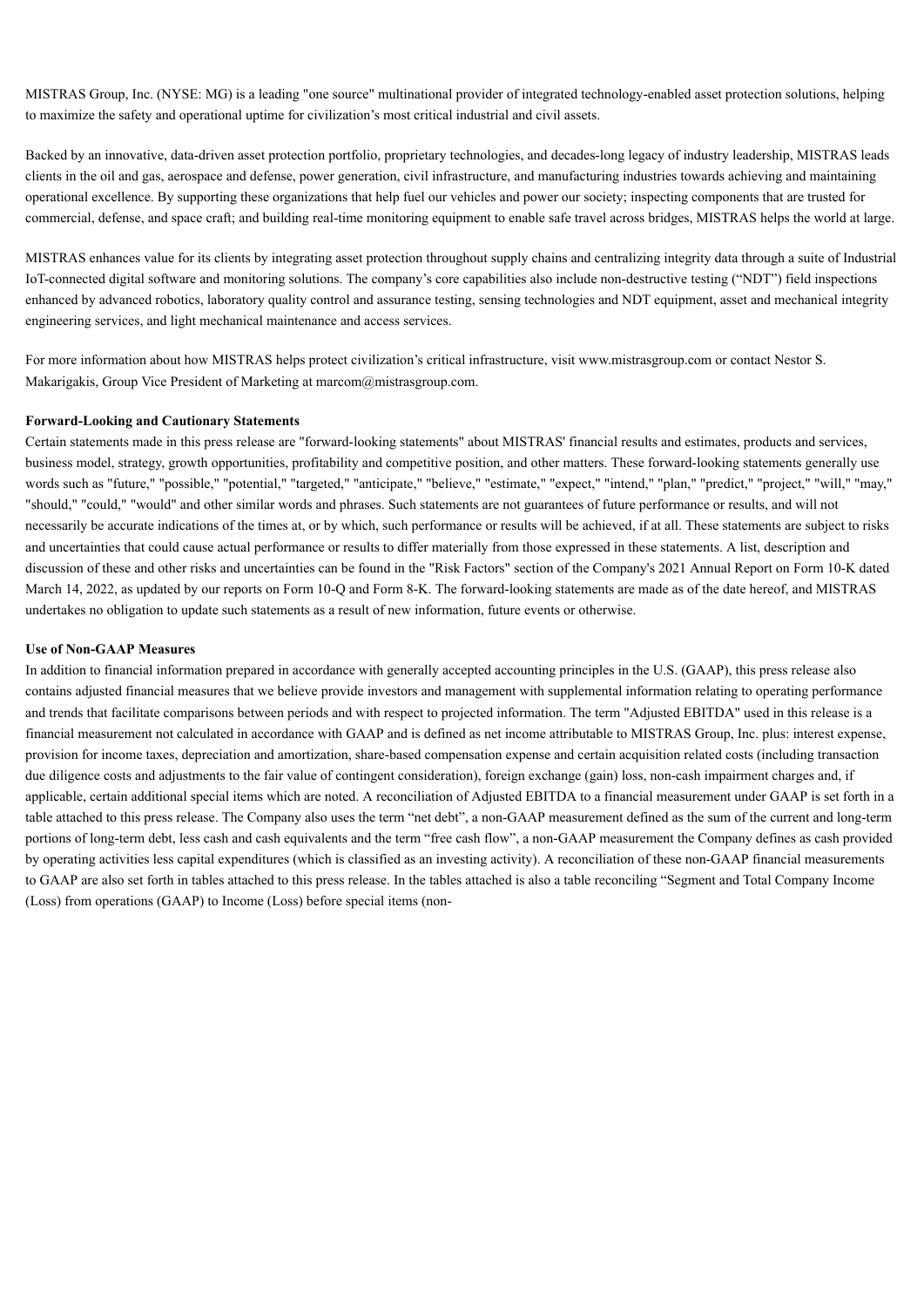GAAP)", "Net Income (Loss) (GAAP)" to "Net Income (Loss) Excluding Special Items (non-GAAP)", and "Diluted EPS (GAAP)" to "Diluted EPS Excluding Special Items (non-GAAP)" which reconciles the non-GAAP amount to a GAAP measurement.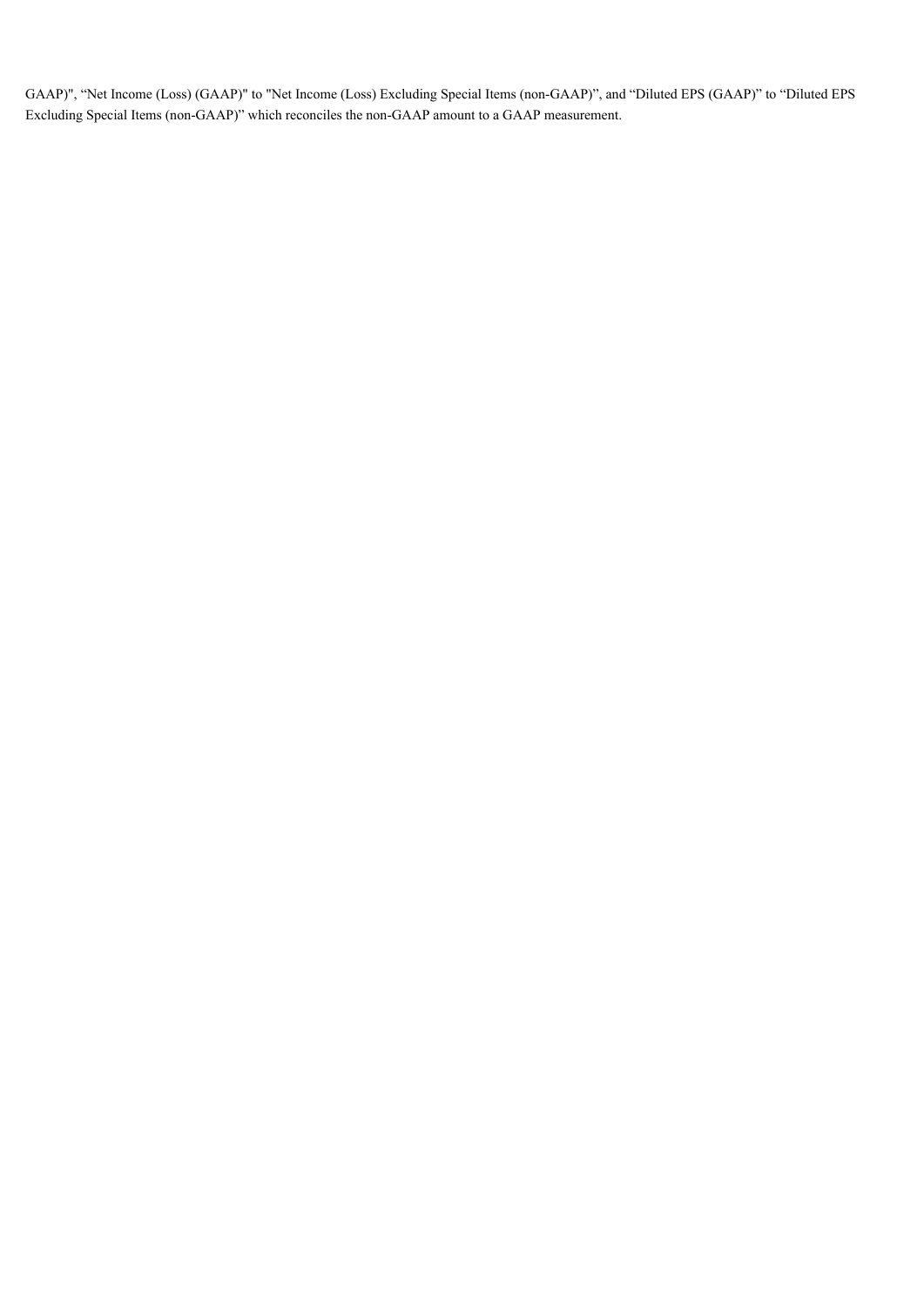## **Mistras Group, Inc. and Subsidiaries Unaudited Condensed Consolidated Balance Sheets**

*(in thousands, except share and per share data)*

| (unaudited)<br><b>Current Assets</b><br>$\mathbb{S}$<br>19,921 \$<br>Cash and cash equivalents<br>24,110<br>Accounts receivable, net<br>127,085<br>109,511<br>Inventories<br>12,589<br>12,686<br>Prepaid expenses and other current assets<br>11,709<br>15,031<br>Total current assets<br>171,304<br>161,338<br>83,689<br>86,578<br>57,479<br>59,381<br>Goodwill<br>206,409<br>205,439<br>2,225<br>2,174<br>47,122<br>47,285<br>$\mathbb{S}$<br>$\mathcal{S}$<br>568,228<br>562,195<br>Total assets<br>\$<br>12,422<br>Accounts payable<br>- \$<br>12,870<br>Accrued expenses and other current liabilities<br>87,466<br>83,863<br>Current portion of long-term debt<br>21,336<br>20,162<br>Current portion of finance lease obligations<br>3,775<br>3,765<br>Income taxes payable<br>1,216<br>755<br>Total current liabilities<br>121,415<br>126,215<br>182,403<br>187,478<br>9,552<br>9,752<br>8,661<br>8,385<br>39,237<br>39,328<br><b>Total liabilities</b><br>371,143<br>361,283<br>Preferred stock, 10,000,000 shares authorized<br>Common stock, \$0.01 par value, 200,000,000 shares authorized, 29,720,443 and 29,546,263 shares issued<br>297<br>295<br>and outstanding<br>Additional paid-in capital<br>239,656<br>238,687<br><b>Accumulated Deficit</b><br>(23,351)<br>(17,988)<br>Accumulated other comprehensive loss<br>(19,756)<br>(20,311)<br>196,846<br>Total Mistras Group, Inc. stockholders' equity<br>200,683<br>Noncontrolling interests<br>239<br>229<br>197,085<br>Total equity<br>200,912<br>$\$$<br>568,228<br>$\mathcal{S}$<br>562,195<br>Total liabilities and equity |                                                          | March 31, 2022 |  | December 31, 2021 |
|----------------------------------------------------------------------------------------------------------------------------------------------------------------------------------------------------------------------------------------------------------------------------------------------------------------------------------------------------------------------------------------------------------------------------------------------------------------------------------------------------------------------------------------------------------------------------------------------------------------------------------------------------------------------------------------------------------------------------------------------------------------------------------------------------------------------------------------------------------------------------------------------------------------------------------------------------------------------------------------------------------------------------------------------------------------------------------------------------------------------------------------------------------------------------------------------------------------------------------------------------------------------------------------------------------------------------------------------------------------------------------------------------------------------------------------------------------------------------------------------------------------------------------------------------------------------------------------------------|----------------------------------------------------------|----------------|--|-------------------|
|                                                                                                                                                                                                                                                                                                                                                                                                                                                                                                                                                                                                                                                                                                                                                                                                                                                                                                                                                                                                                                                                                                                                                                                                                                                                                                                                                                                                                                                                                                                                                                                                    | <b>ASSETS</b>                                            |                |  |                   |
|                                                                                                                                                                                                                                                                                                                                                                                                                                                                                                                                                                                                                                                                                                                                                                                                                                                                                                                                                                                                                                                                                                                                                                                                                                                                                                                                                                                                                                                                                                                                                                                                    |                                                          |                |  |                   |
|                                                                                                                                                                                                                                                                                                                                                                                                                                                                                                                                                                                                                                                                                                                                                                                                                                                                                                                                                                                                                                                                                                                                                                                                                                                                                                                                                                                                                                                                                                                                                                                                    |                                                          |                |  |                   |
|                                                                                                                                                                                                                                                                                                                                                                                                                                                                                                                                                                                                                                                                                                                                                                                                                                                                                                                                                                                                                                                                                                                                                                                                                                                                                                                                                                                                                                                                                                                                                                                                    |                                                          |                |  |                   |
|                                                                                                                                                                                                                                                                                                                                                                                                                                                                                                                                                                                                                                                                                                                                                                                                                                                                                                                                                                                                                                                                                                                                                                                                                                                                                                                                                                                                                                                                                                                                                                                                    |                                                          |                |  |                   |
|                                                                                                                                                                                                                                                                                                                                                                                                                                                                                                                                                                                                                                                                                                                                                                                                                                                                                                                                                                                                                                                                                                                                                                                                                                                                                                                                                                                                                                                                                                                                                                                                    |                                                          |                |  |                   |
|                                                                                                                                                                                                                                                                                                                                                                                                                                                                                                                                                                                                                                                                                                                                                                                                                                                                                                                                                                                                                                                                                                                                                                                                                                                                                                                                                                                                                                                                                                                                                                                                    |                                                          |                |  |                   |
|                                                                                                                                                                                                                                                                                                                                                                                                                                                                                                                                                                                                                                                                                                                                                                                                                                                                                                                                                                                                                                                                                                                                                                                                                                                                                                                                                                                                                                                                                                                                                                                                    | Property, plant and equipment, net                       |                |  |                   |
|                                                                                                                                                                                                                                                                                                                                                                                                                                                                                                                                                                                                                                                                                                                                                                                                                                                                                                                                                                                                                                                                                                                                                                                                                                                                                                                                                                                                                                                                                                                                                                                                    | Intangible assets, net                                   |                |  |                   |
|                                                                                                                                                                                                                                                                                                                                                                                                                                                                                                                                                                                                                                                                                                                                                                                                                                                                                                                                                                                                                                                                                                                                                                                                                                                                                                                                                                                                                                                                                                                                                                                                    |                                                          |                |  |                   |
|                                                                                                                                                                                                                                                                                                                                                                                                                                                                                                                                                                                                                                                                                                                                                                                                                                                                                                                                                                                                                                                                                                                                                                                                                                                                                                                                                                                                                                                                                                                                                                                                    | Deferred income taxes                                    |                |  |                   |
|                                                                                                                                                                                                                                                                                                                                                                                                                                                                                                                                                                                                                                                                                                                                                                                                                                                                                                                                                                                                                                                                                                                                                                                                                                                                                                                                                                                                                                                                                                                                                                                                    | Other assets                                             |                |  |                   |
|                                                                                                                                                                                                                                                                                                                                                                                                                                                                                                                                                                                                                                                                                                                                                                                                                                                                                                                                                                                                                                                                                                                                                                                                                                                                                                                                                                                                                                                                                                                                                                                                    |                                                          |                |  |                   |
|                                                                                                                                                                                                                                                                                                                                                                                                                                                                                                                                                                                                                                                                                                                                                                                                                                                                                                                                                                                                                                                                                                                                                                                                                                                                                                                                                                                                                                                                                                                                                                                                    | <b>LIABILITIES AND EQUITY</b>                            |                |  |                   |
|                                                                                                                                                                                                                                                                                                                                                                                                                                                                                                                                                                                                                                                                                                                                                                                                                                                                                                                                                                                                                                                                                                                                                                                                                                                                                                                                                                                                                                                                                                                                                                                                    | <b>Current Liabilities</b>                               |                |  |                   |
|                                                                                                                                                                                                                                                                                                                                                                                                                                                                                                                                                                                                                                                                                                                                                                                                                                                                                                                                                                                                                                                                                                                                                                                                                                                                                                                                                                                                                                                                                                                                                                                                    |                                                          |                |  |                   |
|                                                                                                                                                                                                                                                                                                                                                                                                                                                                                                                                                                                                                                                                                                                                                                                                                                                                                                                                                                                                                                                                                                                                                                                                                                                                                                                                                                                                                                                                                                                                                                                                    |                                                          |                |  |                   |
|                                                                                                                                                                                                                                                                                                                                                                                                                                                                                                                                                                                                                                                                                                                                                                                                                                                                                                                                                                                                                                                                                                                                                                                                                                                                                                                                                                                                                                                                                                                                                                                                    |                                                          |                |  |                   |
|                                                                                                                                                                                                                                                                                                                                                                                                                                                                                                                                                                                                                                                                                                                                                                                                                                                                                                                                                                                                                                                                                                                                                                                                                                                                                                                                                                                                                                                                                                                                                                                                    |                                                          |                |  |                   |
|                                                                                                                                                                                                                                                                                                                                                                                                                                                                                                                                                                                                                                                                                                                                                                                                                                                                                                                                                                                                                                                                                                                                                                                                                                                                                                                                                                                                                                                                                                                                                                                                    |                                                          |                |  |                   |
|                                                                                                                                                                                                                                                                                                                                                                                                                                                                                                                                                                                                                                                                                                                                                                                                                                                                                                                                                                                                                                                                                                                                                                                                                                                                                                                                                                                                                                                                                                                                                                                                    |                                                          |                |  |                   |
|                                                                                                                                                                                                                                                                                                                                                                                                                                                                                                                                                                                                                                                                                                                                                                                                                                                                                                                                                                                                                                                                                                                                                                                                                                                                                                                                                                                                                                                                                                                                                                                                    | Long-term debt, net of current portion                   |                |  |                   |
|                                                                                                                                                                                                                                                                                                                                                                                                                                                                                                                                                                                                                                                                                                                                                                                                                                                                                                                                                                                                                                                                                                                                                                                                                                                                                                                                                                                                                                                                                                                                                                                                    | Obligations under finance leases, net of current portion |                |  |                   |
|                                                                                                                                                                                                                                                                                                                                                                                                                                                                                                                                                                                                                                                                                                                                                                                                                                                                                                                                                                                                                                                                                                                                                                                                                                                                                                                                                                                                                                                                                                                                                                                                    | Deferred income taxes                                    |                |  |                   |
|                                                                                                                                                                                                                                                                                                                                                                                                                                                                                                                                                                                                                                                                                                                                                                                                                                                                                                                                                                                                                                                                                                                                                                                                                                                                                                                                                                                                                                                                                                                                                                                                    | Other long-term liabilities                              |                |  |                   |
|                                                                                                                                                                                                                                                                                                                                                                                                                                                                                                                                                                                                                                                                                                                                                                                                                                                                                                                                                                                                                                                                                                                                                                                                                                                                                                                                                                                                                                                                                                                                                                                                    |                                                          |                |  |                   |
|                                                                                                                                                                                                                                                                                                                                                                                                                                                                                                                                                                                                                                                                                                                                                                                                                                                                                                                                                                                                                                                                                                                                                                                                                                                                                                                                                                                                                                                                                                                                                                                                    | Commitments and contingencies                            |                |  |                   |
|                                                                                                                                                                                                                                                                                                                                                                                                                                                                                                                                                                                                                                                                                                                                                                                                                                                                                                                                                                                                                                                                                                                                                                                                                                                                                                                                                                                                                                                                                                                                                                                                    | Equity                                                   |                |  |                   |
|                                                                                                                                                                                                                                                                                                                                                                                                                                                                                                                                                                                                                                                                                                                                                                                                                                                                                                                                                                                                                                                                                                                                                                                                                                                                                                                                                                                                                                                                                                                                                                                                    |                                                          |                |  |                   |
|                                                                                                                                                                                                                                                                                                                                                                                                                                                                                                                                                                                                                                                                                                                                                                                                                                                                                                                                                                                                                                                                                                                                                                                                                                                                                                                                                                                                                                                                                                                                                                                                    |                                                          |                |  |                   |
|                                                                                                                                                                                                                                                                                                                                                                                                                                                                                                                                                                                                                                                                                                                                                                                                                                                                                                                                                                                                                                                                                                                                                                                                                                                                                                                                                                                                                                                                                                                                                                                                    |                                                          |                |  |                   |
|                                                                                                                                                                                                                                                                                                                                                                                                                                                                                                                                                                                                                                                                                                                                                                                                                                                                                                                                                                                                                                                                                                                                                                                                                                                                                                                                                                                                                                                                                                                                                                                                    |                                                          |                |  |                   |
|                                                                                                                                                                                                                                                                                                                                                                                                                                                                                                                                                                                                                                                                                                                                                                                                                                                                                                                                                                                                                                                                                                                                                                                                                                                                                                                                                                                                                                                                                                                                                                                                    |                                                          |                |  |                   |
|                                                                                                                                                                                                                                                                                                                                                                                                                                                                                                                                                                                                                                                                                                                                                                                                                                                                                                                                                                                                                                                                                                                                                                                                                                                                                                                                                                                                                                                                                                                                                                                                    |                                                          |                |  |                   |
|                                                                                                                                                                                                                                                                                                                                                                                                                                                                                                                                                                                                                                                                                                                                                                                                                                                                                                                                                                                                                                                                                                                                                                                                                                                                                                                                                                                                                                                                                                                                                                                                    |                                                          |                |  |                   |
|                                                                                                                                                                                                                                                                                                                                                                                                                                                                                                                                                                                                                                                                                                                                                                                                                                                                                                                                                                                                                                                                                                                                                                                                                                                                                                                                                                                                                                                                                                                                                                                                    |                                                          |                |  |                   |
|                                                                                                                                                                                                                                                                                                                                                                                                                                                                                                                                                                                                                                                                                                                                                                                                                                                                                                                                                                                                                                                                                                                                                                                                                                                                                                                                                                                                                                                                                                                                                                                                    |                                                          |                |  |                   |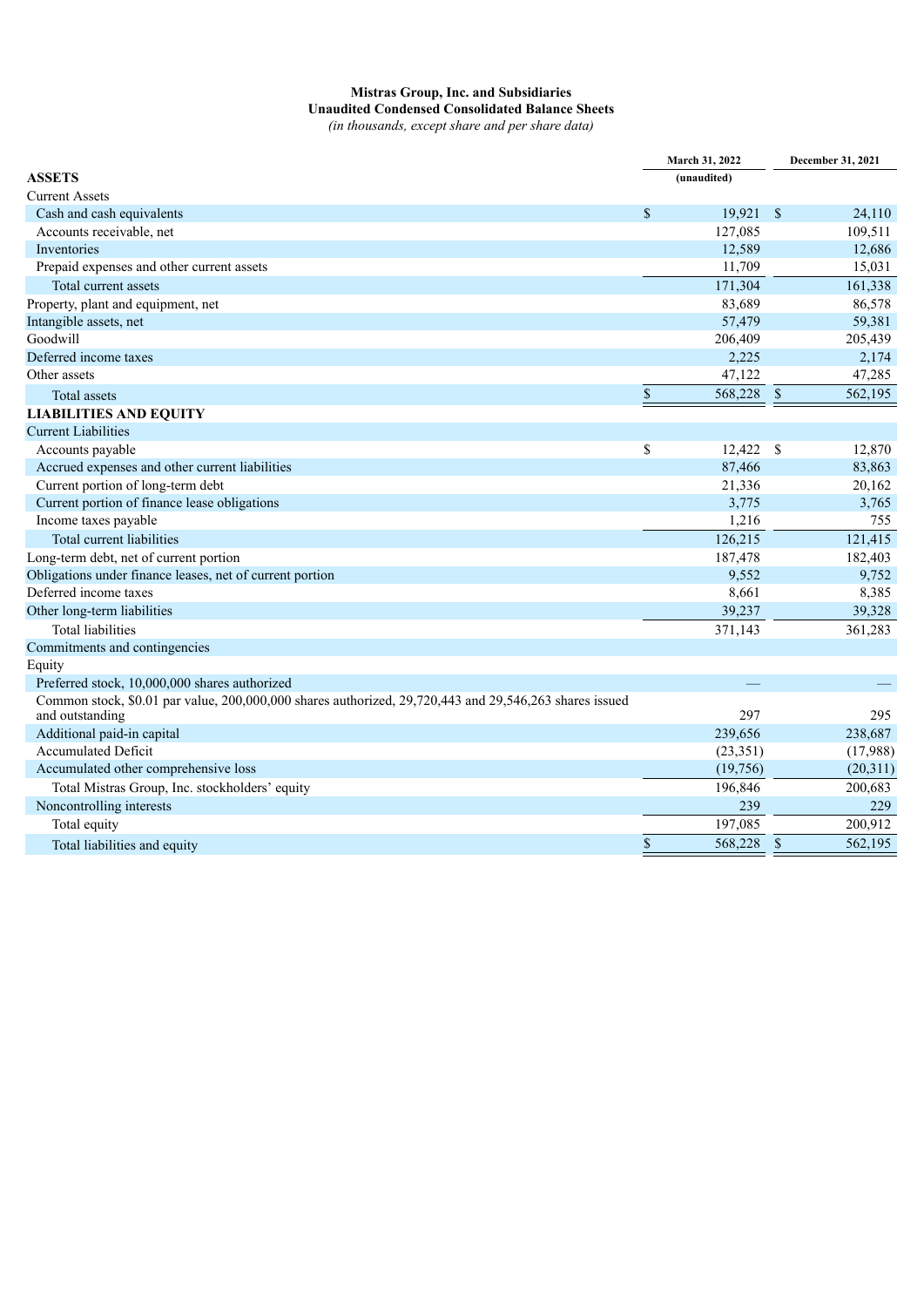## **Mistras Group, Inc. and Subsidiaries Unaudited Condensed Consolidated Statements of Loss**

*(in thousands, except per share data)*

|                                                                         |    | Three months ended March 31, |    |         |
|-------------------------------------------------------------------------|----|------------------------------|----|---------|
|                                                                         |    | 2022                         |    | 2021    |
| <b>Revenue</b>                                                          | \$ | $161,662$ \$                 |    | 153,735 |
| Cost of revenue                                                         |    | 115,758                      |    | 108,243 |
| Depreciation                                                            |    | 6,012                        |    | 5,491   |
| Gross profit                                                            |    | 39,892                       |    | 40,001  |
| Selling, general and administrative expenses                            |    | 42,036                       |    | 39,639  |
| Legal settlement and insurance recoveries, net                          |    | (841)                        |    | 1,030   |
| Research and engineering                                                |    | 551                          |    | 727     |
| Depreciation and amortization                                           |    | 2,795                        |    | 3,074   |
| Acquisition-related expense                                             |    | 49                           |    | 277     |
| <b>Loss from operations</b>                                             |    | (4,698)                      |    | (4,746) |
| Interest expense                                                        |    | 1,938                        |    | 3,213   |
| Loss before benefit for income taxes                                    |    | (6,636)                      |    | (7,959) |
| Benefit for income taxes                                                |    | (1,283)                      |    | (2,600) |
| <b>Net Loss</b>                                                         |    | (5,353)                      |    | (5,359) |
| Less: net income attributable to noncontrolling interests, net of taxes |    | 10                           |    | 3       |
| Net Loss attributable to Mistras Group, Inc.                            | S  | (5,363)                      | -S | (5,362) |
| Loss per common share:                                                  |    |                              |    |         |
| <b>Basic</b>                                                            | \$ | $(0.18)$ \$                  |    | (0.18)  |
| Diluted                                                                 | \$ | $(0.18)$ \$                  |    | (0.18)  |
| Weighted-average common shares outstanding:                             |    |                              |    |         |
| Basic                                                                   |    | 29,634                       |    | 29,425  |
| Diluted                                                                 |    | 29.634                       |    | 29,425  |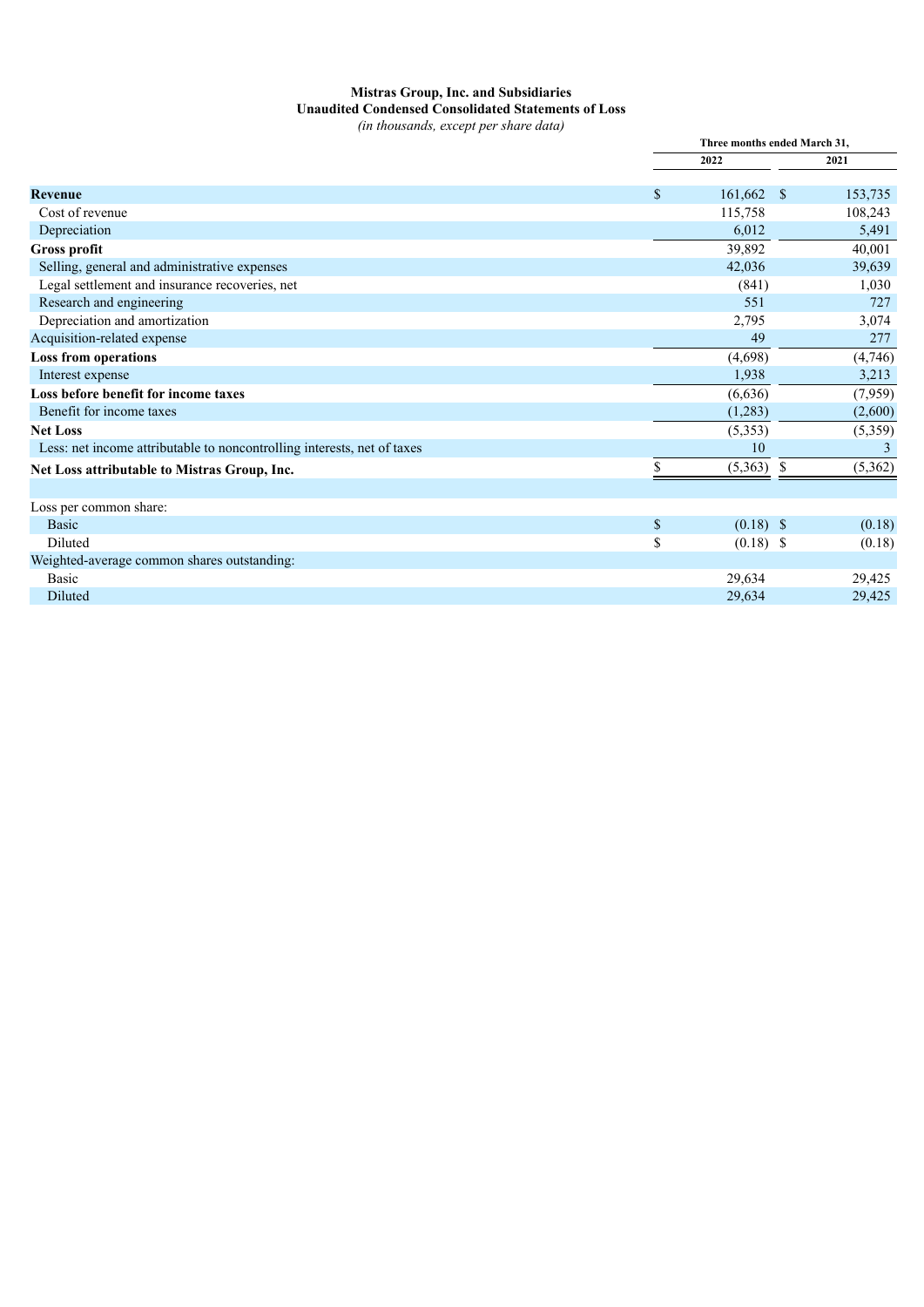## **Mistras Group, Inc. and Subsidiaries Unaudited Operating Data by Segment**

|                            |  | Three months ended March 31, |  |          |  |  |
|----------------------------|--|------------------------------|--|----------|--|--|
|                            |  | 2022                         |  | 2021     |  |  |
| <b>Revenues</b>            |  |                              |  |          |  |  |
| Services                   |  | 132,946 \$                   |  | 124,298  |  |  |
| International              |  | 28,138                       |  | 27,648   |  |  |
| Products and Systems       |  | 2,936                        |  | 2,988    |  |  |
| Corporate and eliminations |  | (2,358)                      |  | (1, 199) |  |  |
|                            |  | 161,662                      |  | 153,735  |  |  |
|                            |  |                              |  |          |  |  |

|                            | Three months ended March 31, |  |        |  |
|----------------------------|------------------------------|--|--------|--|
|                            | 2022                         |  | 2021   |  |
| <b>Gross profit</b>        |                              |  |        |  |
| Services                   | 30,526 \$                    |  | 31,076 |  |
| International              | 8,190                        |  | 7,625  |  |
| Products and Systems       | 1,168                        |  | 1,281  |  |
| Corporate and eliminations |                              |  | 19     |  |
|                            | 39,892                       |  | 40,001 |  |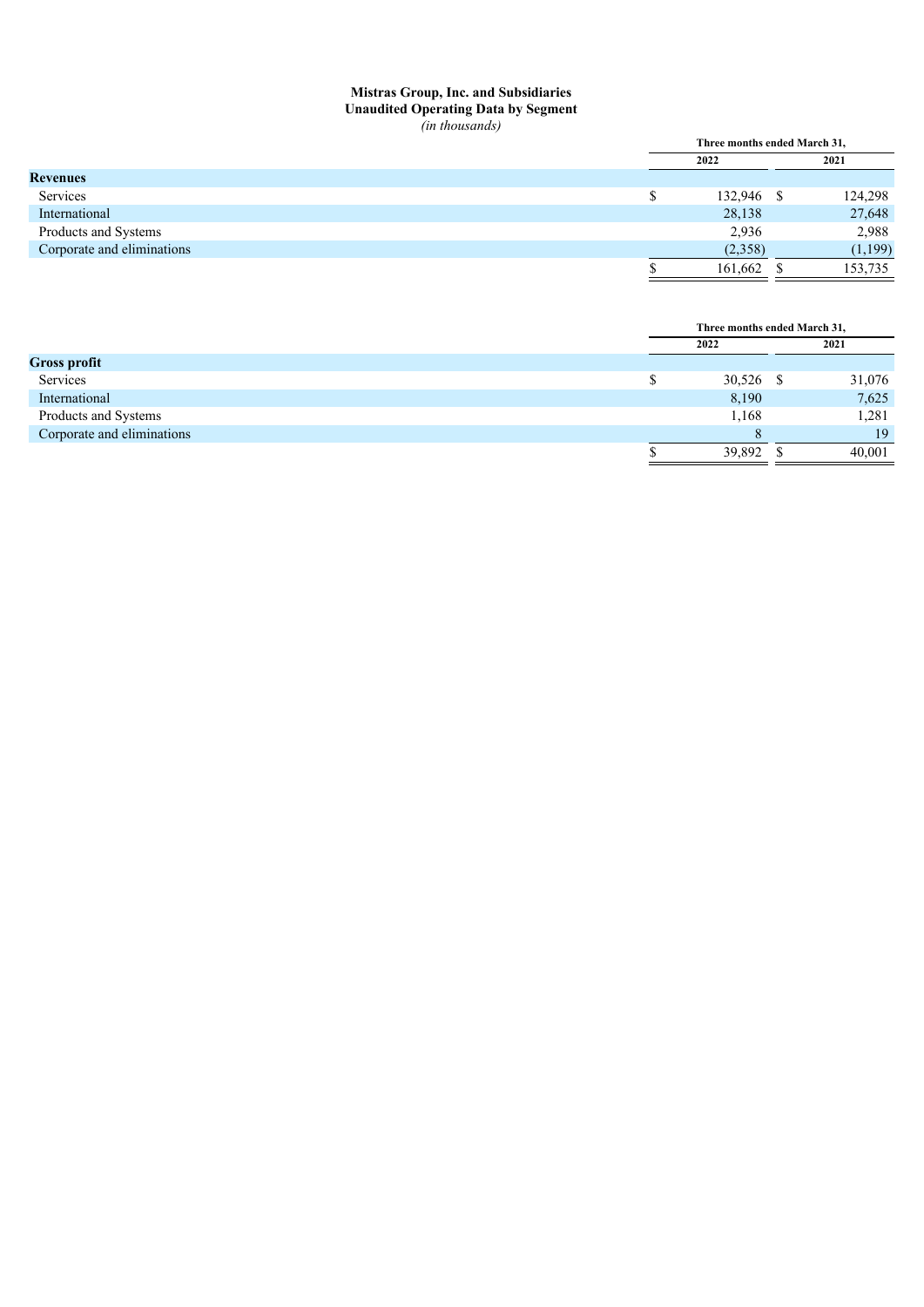### **Mistras Group, Inc. and Subsidiaries Unaudited Revenues by Category** *(in thousands)*

| Revenue by category was as follows:    |   |                 |              |                      |      |                 |           |   |         |
|----------------------------------------|---|-----------------|--------------|----------------------|------|-----------------|-----------|---|---------|
| Three Months Ended March 31, 2022      |   | <b>Services</b> |              | <b>International</b> |      | <b>Products</b> | Corp/Elim |   | Total   |
| Oil $&$ Gas                            | D | 86,613          | <sup>S</sup> | 7,572                | - \$ | 38              |           | S | 94,223  |
| Aerospace & Defense                    |   | 15.022          |              | 4,940                |      | 108             |           |   | 20,070  |
| Industrials                            |   | 9.007           |              | 5,528                |      | 502             |           |   | 15,037  |
| Power generation & Transmission        |   | 3,822           |              | 2,562                |      | 845             |           |   | 7,229   |
| <b>Other Process Industries</b>        |   | 10,293          |              | 3,518                |      |                 |           |   | 13,812  |
| Infrastructure, Research & Engineering |   | 2,506           |              | 2,039                |      | 897             |           |   | 5,442   |
| Petrochemical                          |   | 3,045           |              | 78                   |      | __              |           |   | 3,123   |
| Other                                  |   | 2,638           |              | 1.901                |      | 545             | (2,358)   |   | 2,726   |
| Total                                  |   | 132.946         |              | 28,138               |      | 2,936           | (2,358)   |   | 161,662 |

| Three Months Ended March 31, 2021        | <b>Services</b> | <b>International</b> |    | <b>Products</b> | Corp/Elim |         | Total   |
|------------------------------------------|-----------------|----------------------|----|-----------------|-----------|---------|---------|
| Oil $&$ Gas                              | 79,220          | 7,936                | -S | 56              |           |         | 87,212  |
| Aerospace & Defense                      | 11,823          | 4,317                |    | 35              |           |         | 16,175  |
| Industrials                              | 8,819           | 4,849                |    | 327             |           |         | 13,995  |
| Power generation & Transmission          | 5.534           | 1.978                |    | 759             |           |         | 8.271   |
| <b>Other Process Industries</b>          | 7,856           | 2,912                |    | 9               |           |         | 10,777  |
| Infrastructure, Research $&$ Engineering | 3,169           | 3.756                |    | 1.144           |           |         | 8,069   |
| Petrochemical                            | 5.464           | 72                   |    |                 |           |         | 5,536   |
| Other                                    | 2,413           | 1.828                |    | 658             |           | (1,199) | 3,700   |
| Total                                    | 124,298         | 27,648               |    | 2,988           |           | (1,199) | 153,735 |

Revenue by Oil & Gas Sub-category was as follows:

|                            |   | Three months ended March 31, |   |        |  |  |  |
|----------------------------|---|------------------------------|---|--------|--|--|--|
|                            |   | 2022                         |   | 2021   |  |  |  |
|                            |   | (\$ in thousands)            |   |        |  |  |  |
| <b>Oil and Gas Revenue</b> |   |                              |   |        |  |  |  |
| Upstream                   | S | 41,665                       | S | 33,926 |  |  |  |
| Midstream                  |   | 24,907                       |   | 22,438 |  |  |  |
| Downstream                 |   | 27,651                       |   | 30,848 |  |  |  |
| Total                      |   | 94,223                       | ¢ | 87,212 |  |  |  |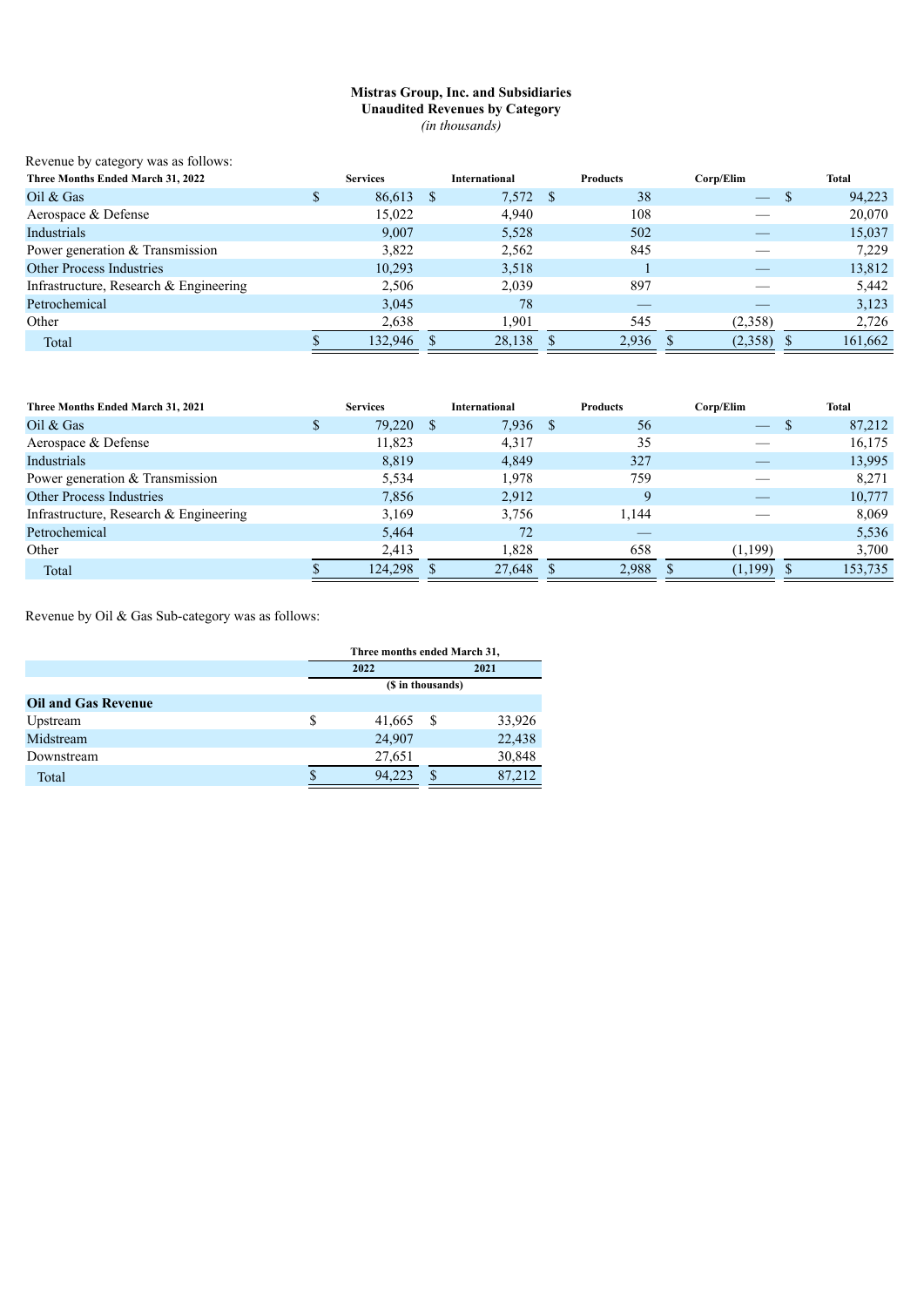## **Mistras Group, Inc. and Subsidiaries Unaudited Reconciliation of Segment and Total Company Income (Loss) from Operations (GAAP) to**

**Income (Loss) from Operations before Special Items (non-GAAP)**

|                                                               |              | Three months ended March 31, |      |          |  |
|---------------------------------------------------------------|--------------|------------------------------|------|----------|--|
|                                                               |              | 2022                         |      | 2021     |  |
| <b>Services:</b>                                              |              |                              |      |          |  |
| Income from operations (GAAP)                                 | \$           | 3,761                        | - \$ | 4,548    |  |
| Reorganization and other costs                                |              | 27                           |      | 71       |  |
| Legal settlement and insurance recoveries, net                |              | (841)                        |      | 1,650    |  |
| Acquisition-related expense, net                              |              | 44                           |      | 243      |  |
| Income before special items (non-GAAP)                        | \$           | 2,991                        | - \$ | 6,512    |  |
| <b>International:</b>                                         |              |                              |      |          |  |
| Income (Loss) from operations (GAAP)                          | \$           | 284                          | -\$  | (820)    |  |
| Reorganization and other costs                                |              | 87                           |      | 96       |  |
| Income (Loss) from operations before special items (non-GAAP) | \$           | 371                          | - \$ | (724)    |  |
| <b>Products and Systems:</b>                                  |              |                              |      |          |  |
| Loss from operations (GAAP)                                   | \$           | $(582)$ \$                   |      | (581)    |  |
| Reorganization and other costs                                |              |                              |      | 27       |  |
| Loss from operations before special items (non-GAAP)          | \$           | $(582)$ \$                   |      | (554)    |  |
| <b>Corporate and Eliminations:</b>                            |              |                              |      |          |  |
| Loss from operations (GAAP)                                   | \$           | $(8,161)$ \$                 |      | (7, 893) |  |
| Legal settlement and insurance recoveries, net                |              |                              |      | (620)    |  |
| Acquisition-related expense, net                              |              | 5                            |      | 34       |  |
| Loss from operations before special items (non-GAAP)          | $\mathbf S$  | $(8,156)$ \$                 |      | (8, 479) |  |
| <b>Total Company:</b>                                         |              |                              |      |          |  |
| Loss from operations (GAAP)                                   | $\mathbb{S}$ | $(4,698)$ \$                 |      | (4,746)  |  |
| Reorganization and other costs                                |              | 114                          |      | 194      |  |
| Legal settlement and insurance recoveries, net                |              | (841)                        |      | 1,030    |  |
| Acquisition-related expense, net                              |              | 49                           |      | 277      |  |
| Loss from operations before special items (non-GAAP)          | \$           | (5,376)                      | -S   | (3,245)  |  |
|                                                               |              |                              |      |          |  |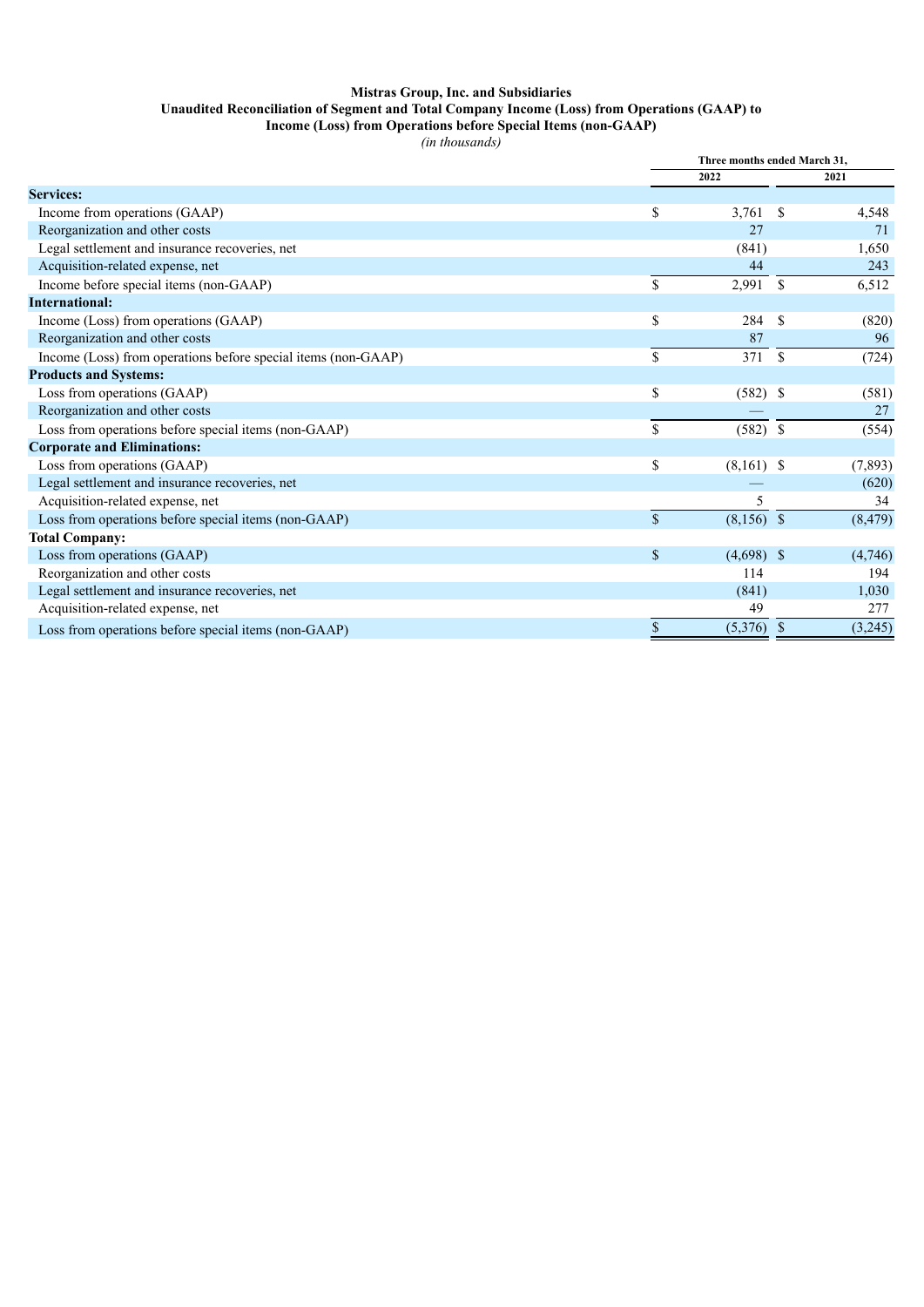### **Mistras Group, Inc. and Subsidiaries Unaudited Summary Cash Flow Information**

*(in thousands)*

|                                         | Three months ended March 31, |              |  |          |
|-----------------------------------------|------------------------------|--------------|--|----------|
|                                         |                              | 2022         |  | 2021     |
| Net cash provided by (used in):         |                              |              |  |          |
| Operating activities                    |                              | $(5,399)$ \$ |  | 3,148    |
| Investing activities                    |                              | (2,737)      |  | (4,176)  |
| Financing activities                    |                              | 4,323        |  | 435      |
| Effect of exchange rate changes on cash |                              | (376)        |  | (990)    |
| Net change in cash and cash equivalents |                              | $(4,189)$ \$ |  | (1, 583) |

#### **Mistras Group, Inc. and Subsidiaries**

#### Unaudited Reconciliation of Net Cash Provided by (Used in) Operating Activities (GAAP) to Free Cash Flow (non-GAAP)

|                                                            | Three months ended March 31, |              |  |         |  |
|------------------------------------------------------------|------------------------------|--------------|--|---------|--|
|                                                            |                              | 2022         |  | 2021    |  |
|                                                            |                              |              |  |         |  |
| Net cash provided by (used in) operating activities (GAAP) |                              | $(5,399)$ \$ |  | 3,148   |  |
| Less:                                                      |                              |              |  |         |  |
| Purchases of property, plant and equipment                 |                              | (3,061)      |  | (4,003) |  |
| Purchases of intangible assets                             |                              | (151)        |  | (350)   |  |
| Free cash flow (non-GAAP)                                  |                              | (8,611)      |  | (1,205) |  |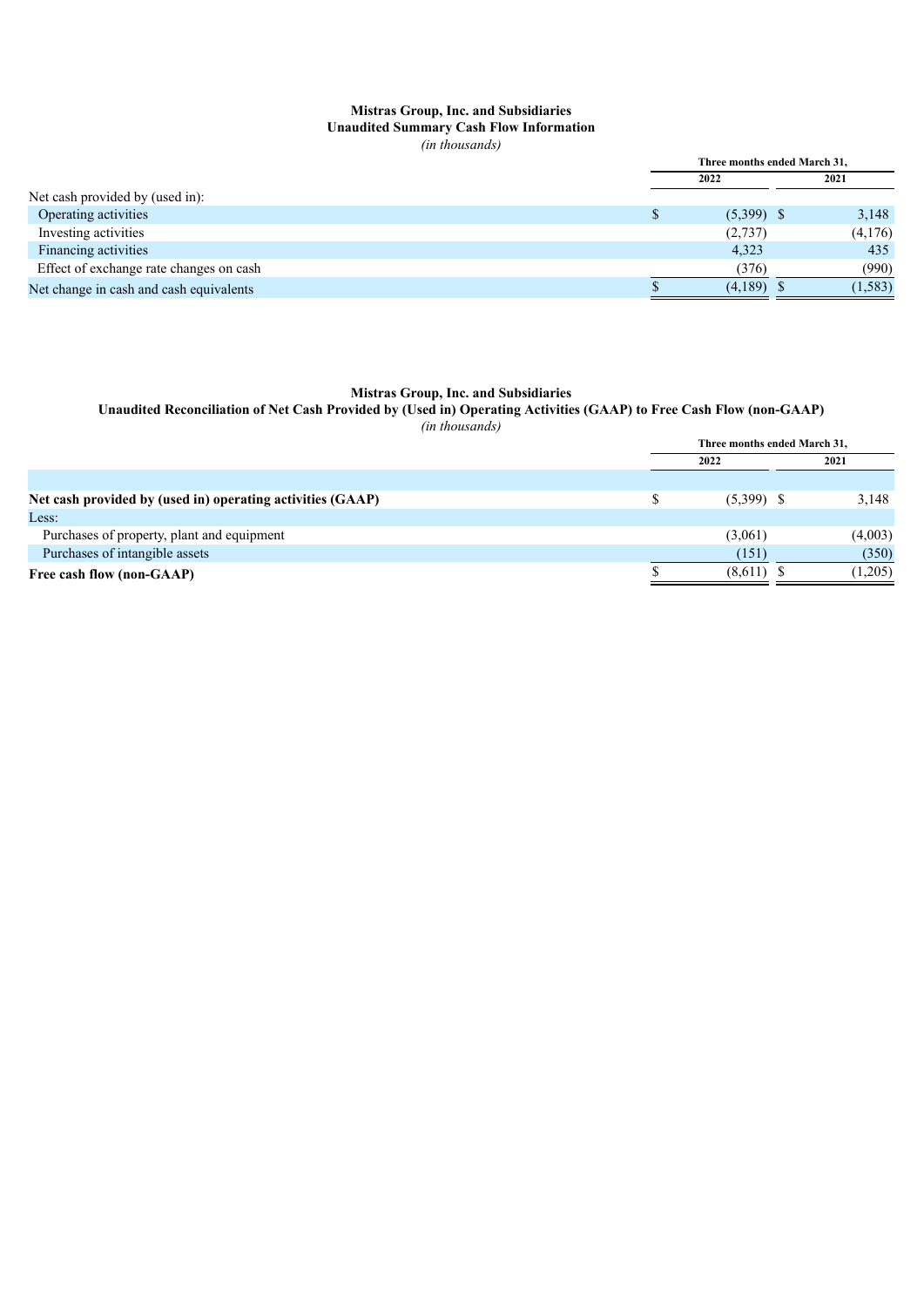#### **Mistras Group, Inc. and Subsidiaries Unaudited Reconciliation of Gross Debt (GAAP) to Net Debt (non-GAAP)** *(in thousands)*

|                                        | <b>March 31, 2022</b> | December 31, 2021 |  |
|----------------------------------------|-----------------------|-------------------|--|
|                                        |                       |                   |  |
| Current portion of long-term debt      | 21,336                | 20,162            |  |
| Long-term debt, net of current portion | 187.478               | 182,403           |  |
| Total Debt (Gross)                     | 208.814               | 202,565           |  |
| Less: Cash and cash equivalents        | (19.921)              | (24, 110)         |  |
| Total Net Debt                         | 188.893               | 178,455           |  |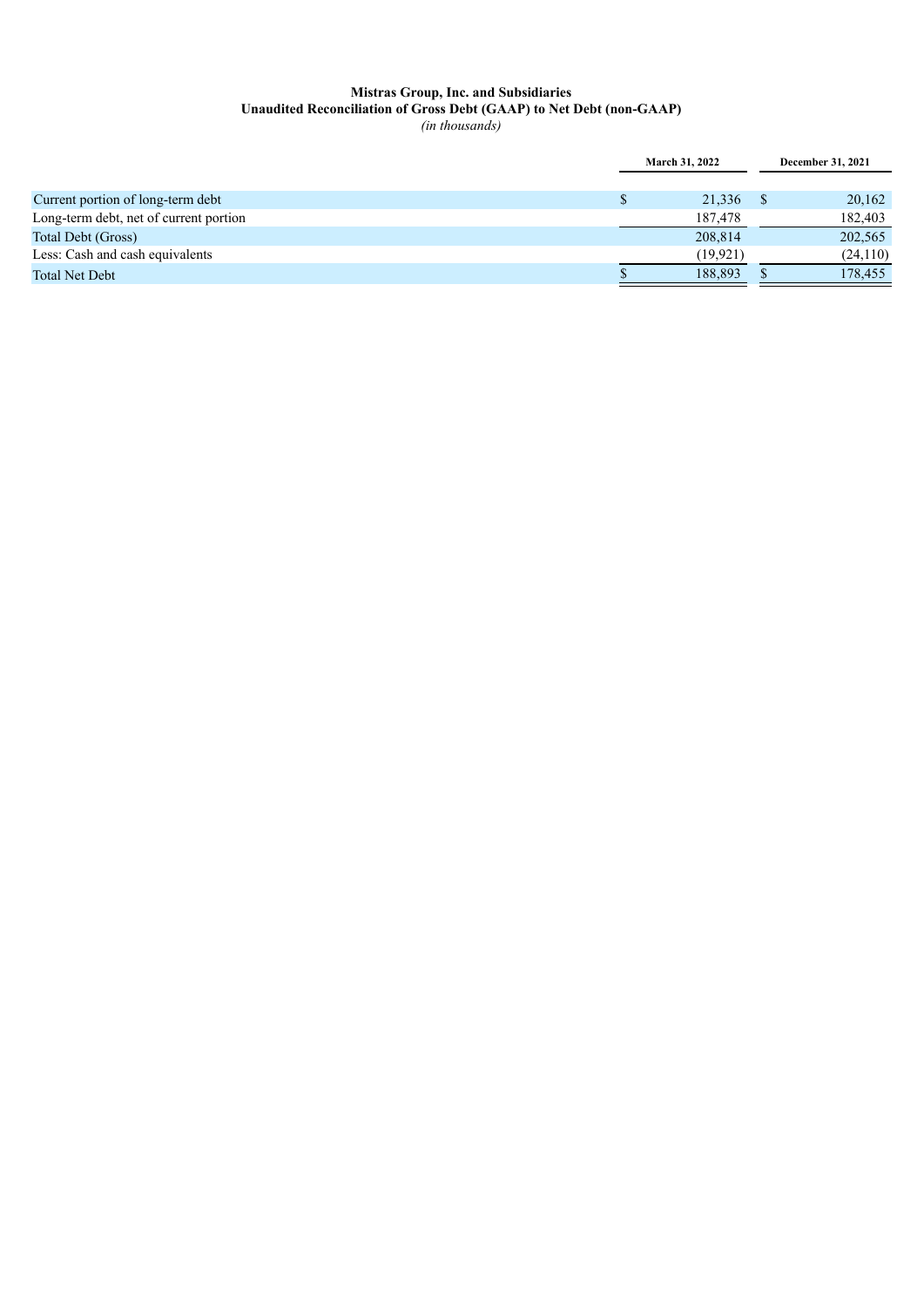## **Mistras Group, Inc. and Subsidiaries**

#### **Unaudited Reconciliation of Net Loss (GAAP) to Adjusted EBITDA (non-GAAP)**

|                                                                          | Three Months Ended March 31. |              |  |         |
|--------------------------------------------------------------------------|------------------------------|--------------|--|---------|
|                                                                          |                              | 2022         |  | 2021    |
| <b>Net Loss (GAAP)</b>                                                   | ъ                            | $(5,353)$ \$ |  | (5,359) |
| Less: Net income attributable to non-controlling interests, net of taxes |                              | 10           |  |         |
| Net Loss attributable to Mistras Group, Inc.                             |                              | $(5,363)$ \$ |  | (5,362) |
| Interest expense                                                         |                              | 1,938        |  | 3,213   |
| Benefit for income taxes                                                 |                              | (1,283)      |  | (2,600) |
| Depreciation and amortization                                            |                              | 8,807        |  | 8,565   |
| Share-based compensation expense                                         |                              | 1,515        |  | 1,262   |
| Acquisition-related expense                                              |                              | 49           |  | 277     |
| Reorganization and other related costs                                   |                              | 114          |  | 194     |
| Legal settlement and insurance recoveries, net                           |                              | (841)        |  | 1,030   |
| Foreign exchange loss                                                    |                              | 601          |  | 457     |
| <b>Adjusted EBITDA (non-GAAP)</b>                                        |                              | 5,537        |  | 7,036   |